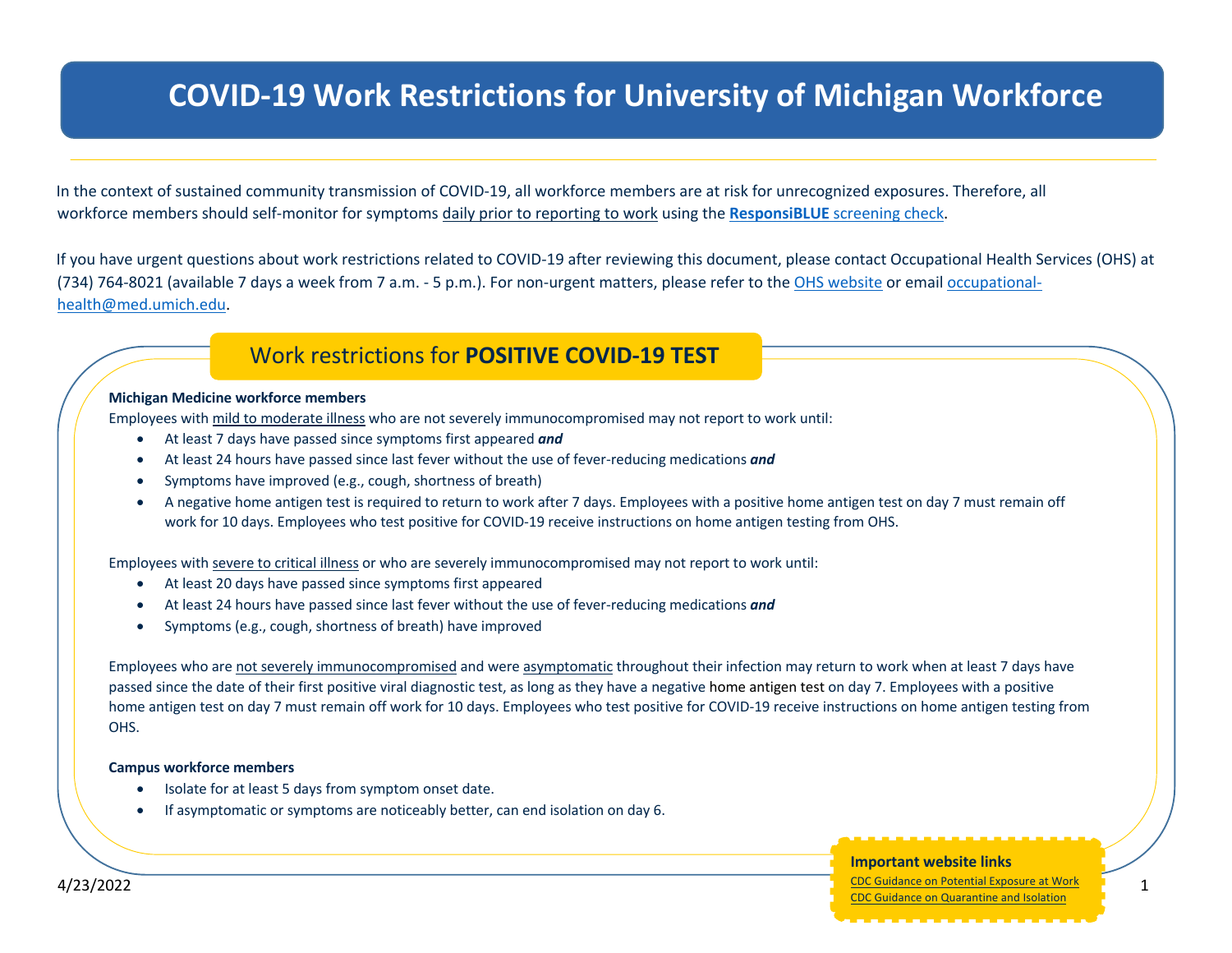# Work restrictions for **BEING TESTED FOR COVID-19**

**Symptomatic**: Do not report to work until result is available.

**Asymptomatic**: May continue to work unless work restrictions are in place following an exposure or international travel.

# Work restrictions for **ILLNESS, DOES NOT MEET CRITERIA FOR COVID-19 TESTING, OR HAS NEGATIVE TEST**

Follow standard work restrictions policy for illness:

- For fever (temperature >100.4F or 38C) and upper respiratory infection (nasal congestion, sore throat, cough)
- OR laboratory-confirmed influenza
- OR influenza-like illness (upper respiratory infection plus chills, headache, or myalgia) with or without fever
- Remain off work until fever and other symptoms have resolved for 24 hours without use of medication

For upper respiratory symptoms without fever or cough:

• You may continue to work but should **wear a mask at all times.**

*Employees with acute diarrhea should not work in patient care or food handling areas until symptoms resolve.* 

#### **RETURN TO WORK**

• Follow guidance based on COVID-19 test result and/or exposure (see below).

### **RETURN TO WORK**

• Per standard work restrictions policy for illness.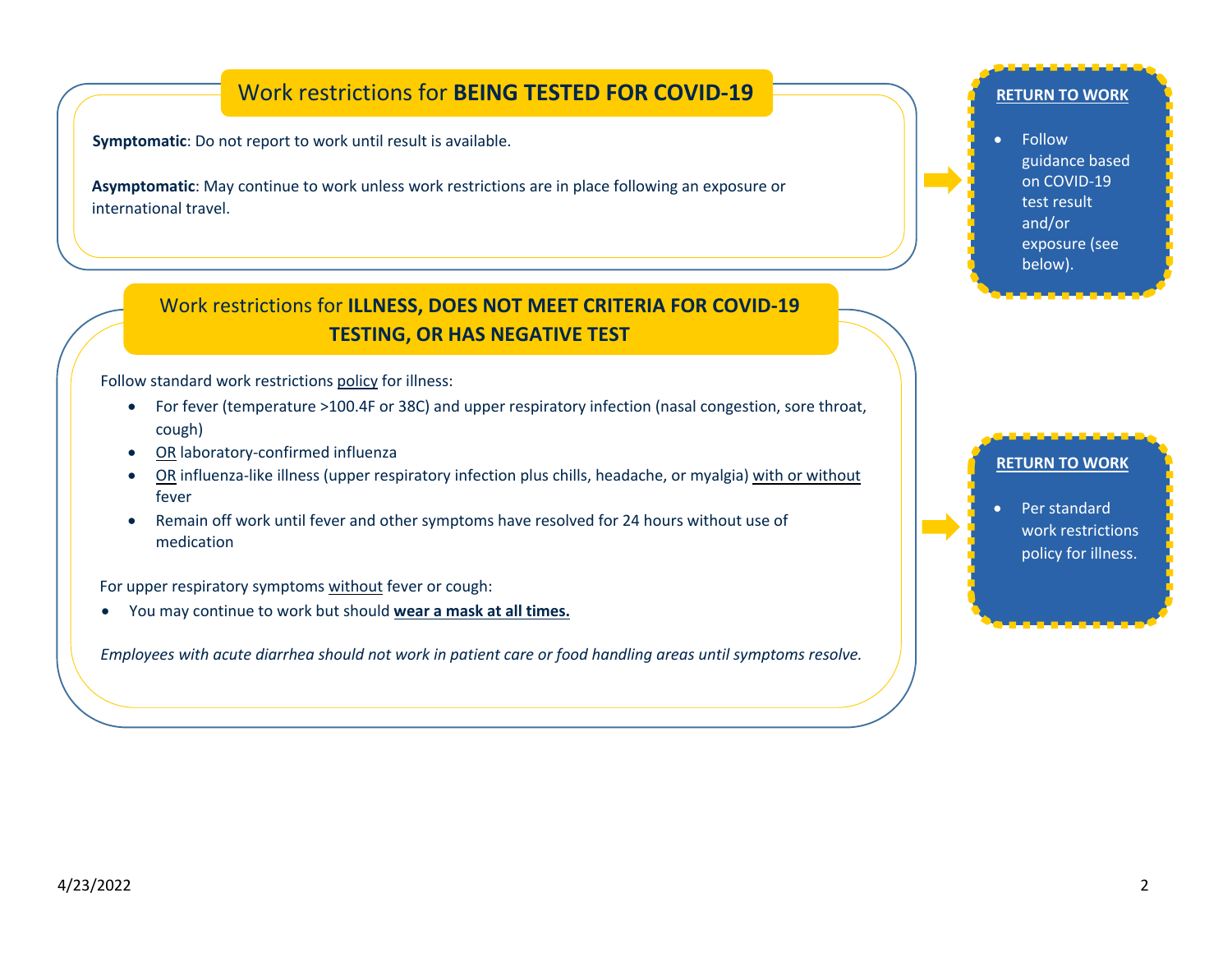Work Restrictions for **MICHIGAN MEDICINE HEALTHCARE PERSONNEL (HCP) WITH EXPOSURES TO PATIENTS, VISITORS, OR OTHER HCP WITH CONFIRMED COVID-19**

**Employees who are not vaccinated must quarantine for 7 days\* . A negative home antigen test is required to return to work after 7 days.**

*High-risk exposure is defined as prolonged (cumulative total of >15 minutes over a 24-hour period) close contact (within 6 feet) while not wearing appropriate personal protective equipment (PPE):*

- *Not wearing a mask*
- *Not wearing eye protection if the person with COVID-19 was not wearing any type of mask*
- *Not wearing eye protection and a respirator while performing an aerosol-generating procedure on a patient with COVID-19 for any duration of time*

*Exposure window is 2 days prior to symptom onset or COVID-19 test collection date (if asymptomatic or symptom onset is unknown) until patient no longer meets criteria for placement in Special Pathogens Precautions (see De-Escalation Strategies for Suspected/Confirmed COVID-19)*

> Work Restrictions for **ALL OTHER EXPOSURES TO INDIVIDUALS WITH CONFIRMED COVID-19**

**Michigan Medicine workforce members who are not vaccinated must quarantine for 7 days\* . A negative home antigen test is required to return to work after 7 days.**

**Campus workforce members should follow updated guidance available here.**

*High-risk exposure is defined as prolonged (cumulative total of >15 minutes over a 24-hour period) close contact (within 6 feet).*

*Exposure window is 2 days prior to symptom onset or COVID-19 test collection date (if asymptomatic or symptom onset is unknown) until 5 days after symptom onset or test collection date (if asymptomatic or symptom onset is unknown).*

\*Workforce members who tested positive for, and recovered from, COVID-19 within the previous 90 days are not required to quarantine following an exposure, as long as they remain asymptomatic.

#### **RETURN TO WORK**

- 7 days from last exposure if not vaccinated.
- A negative home antigen test is required to return to work after 7 days.
- Follow guidance based on COVID-19 test result if post-exposure testing is performed.

#### **RETURN TO WORK**

- Michigan Medicine: 7 days from last exposure with negative antigen test at day 7.
- Follow guidance based on COVID-19 test result if post-exposure testing is performed.